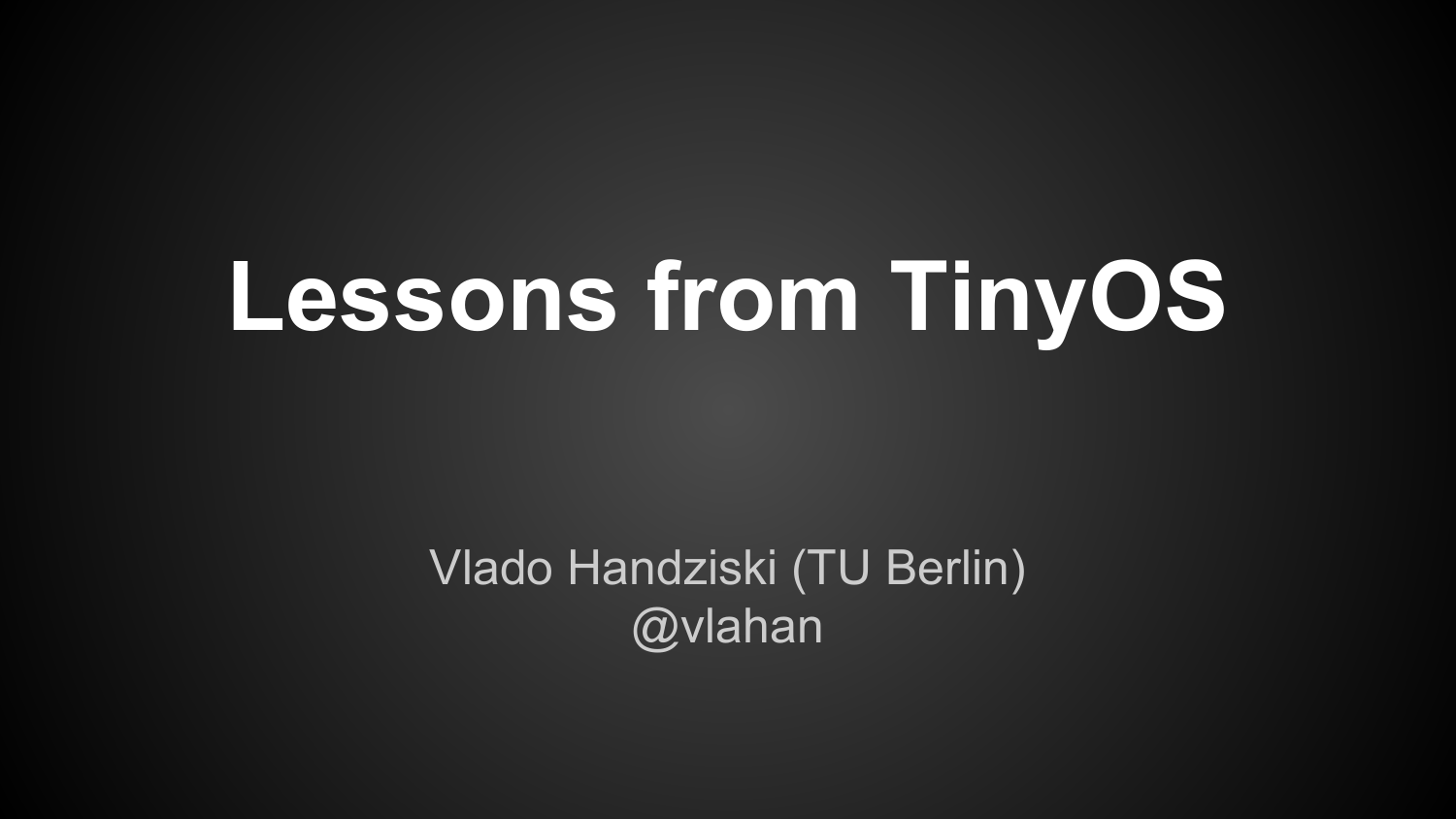## **TinyOS?**

### One of the first customized operating systems for resource-constrained (wireless) networked embedded systems

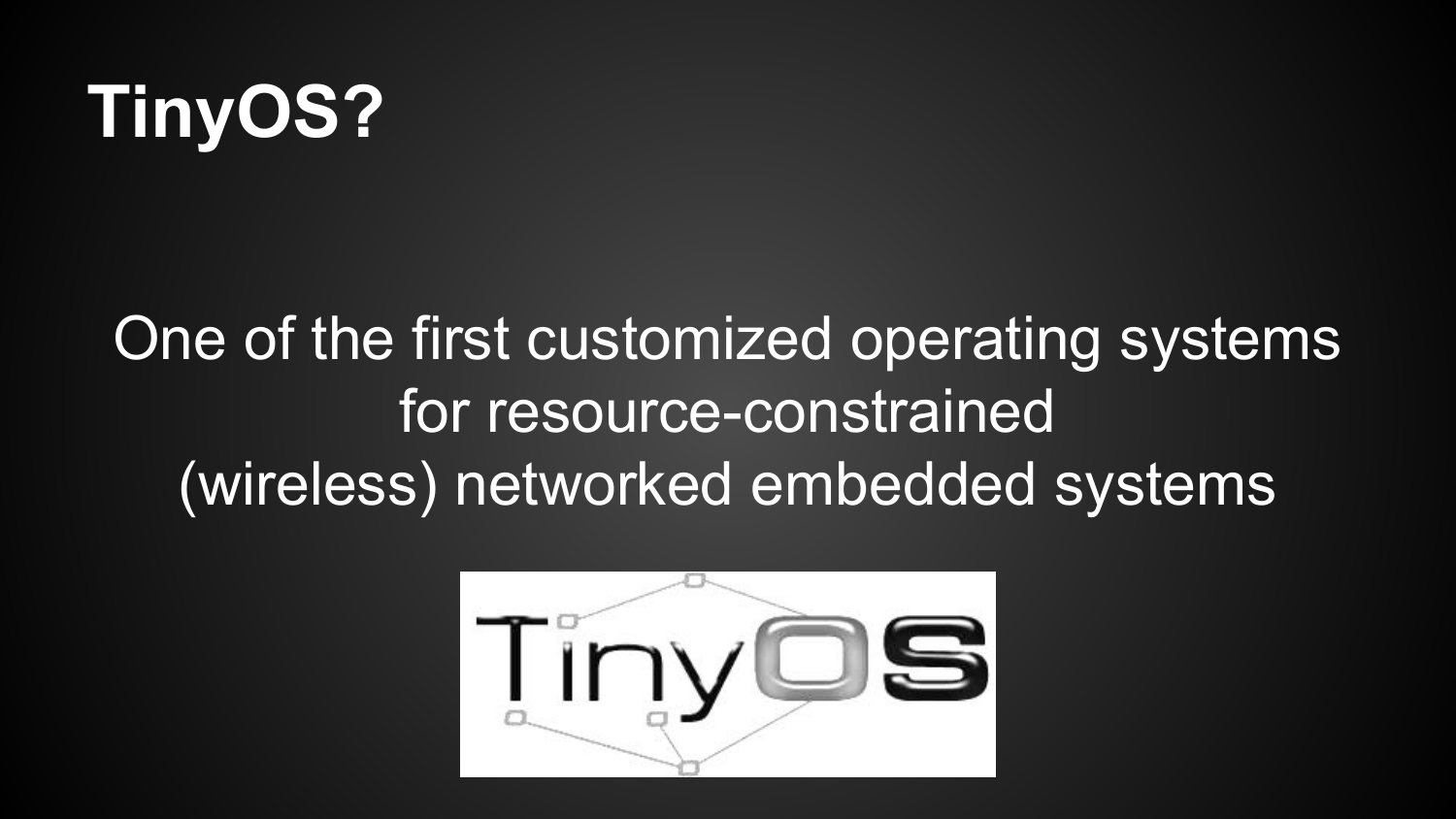## **TinyOS Goals and Features**

### ● High concurrency under limited resources

- Event-driven
- Single-stack execution

### ● Flexibility and adaptivity

- Component-based, expressed using nesC
- Both portable and platform-specific abstractions

### ● High robustness

- Static allocation
- Static binding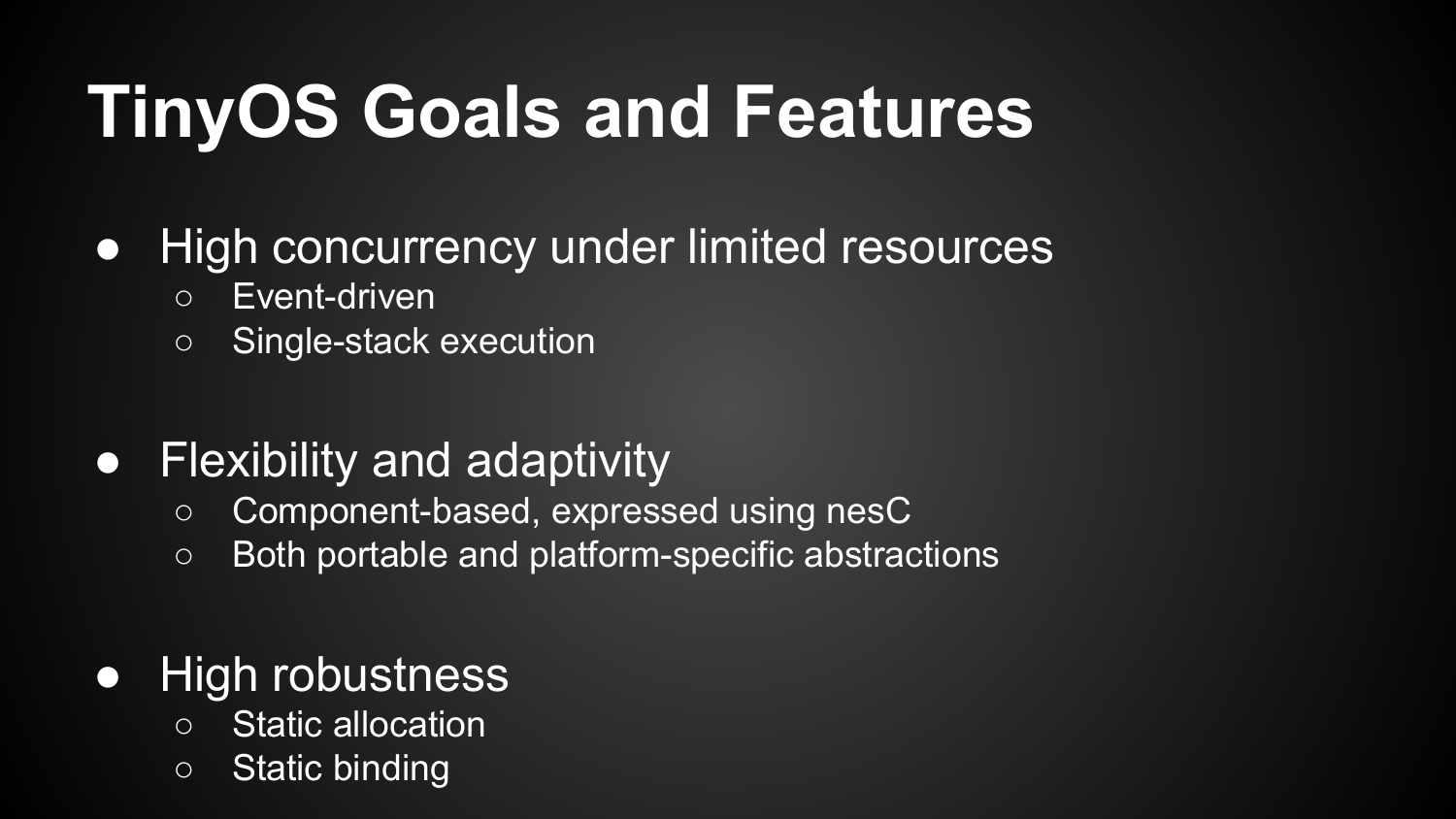### **A Bit of History...**

- 1999 UC Berkeley project part of DARPA NEST program
- *● 2000 Initial public release, mix of C macros and Perl*
- 2002 First version using the nesC language
- 2004 UC Berkeley and TU Berlin release MSP430 port
- *● 2006 TinyOS Alliance formed, Complete rewrite, TinyOS 2.0 released*
- 2008 TinyOS 2.1.0 released
- 2010 TinyOS 2.1.1 released
- 2012 TinyOS 2.1.2 (BLIP:6lowPAN, TinyCoAP), GitHub
- *● 2014 TinyOS 2.2, new build system*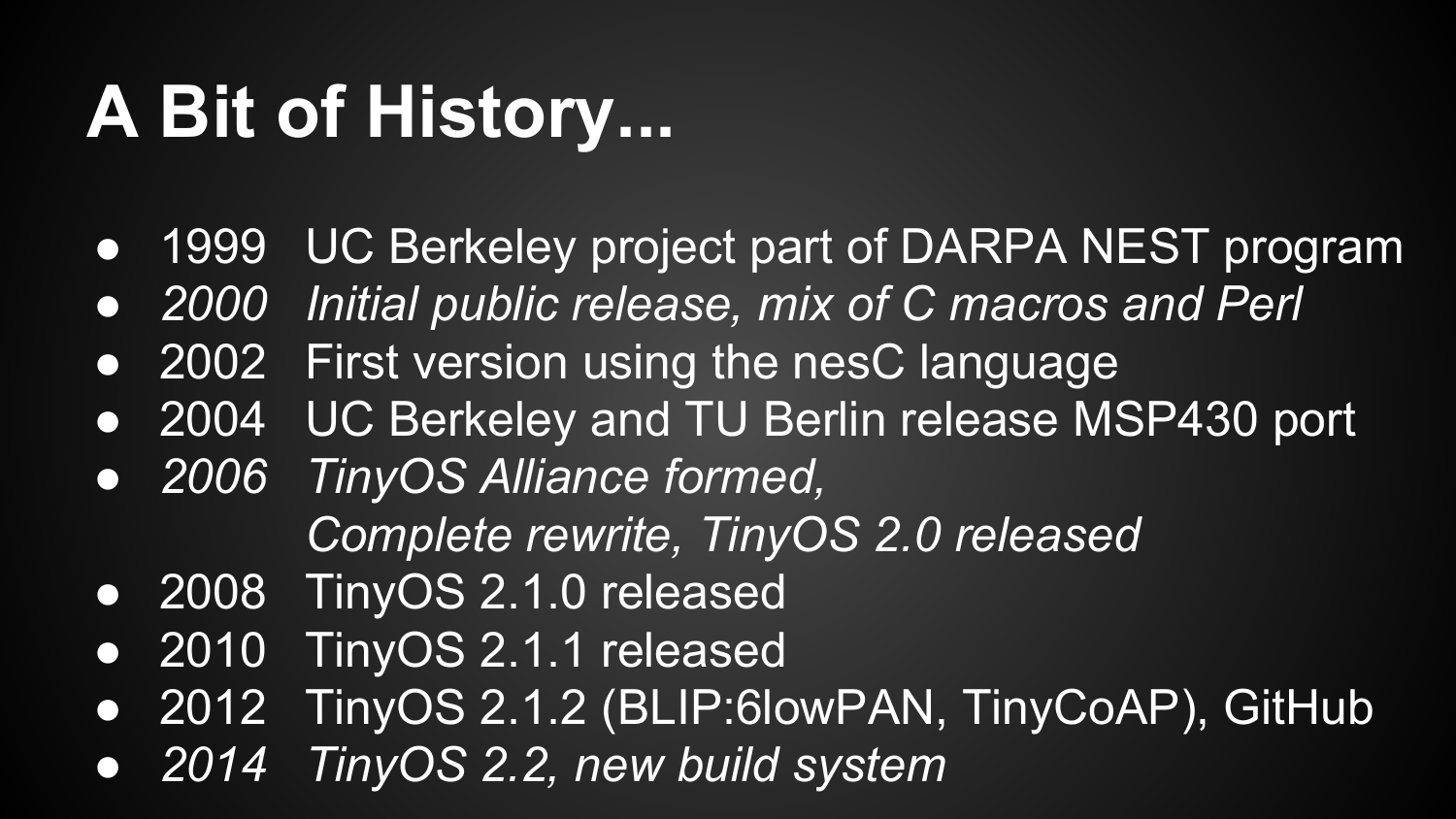## **TinyOS Alliance**

- Representatives from both academia and industry, organized in a number of topical "Working Groups"
	- Guided by a charter and having "ownership" of a subset of the code tree
	- Individual membership and decision policies

- Core [2005-2014]: TinyOS core, hardware abstractions
- Net2 [2005-2014]: multihop protocols, CTP, BLIP
- 802.15.4, Zigbee, Doc, Sim, Tools, Testbeds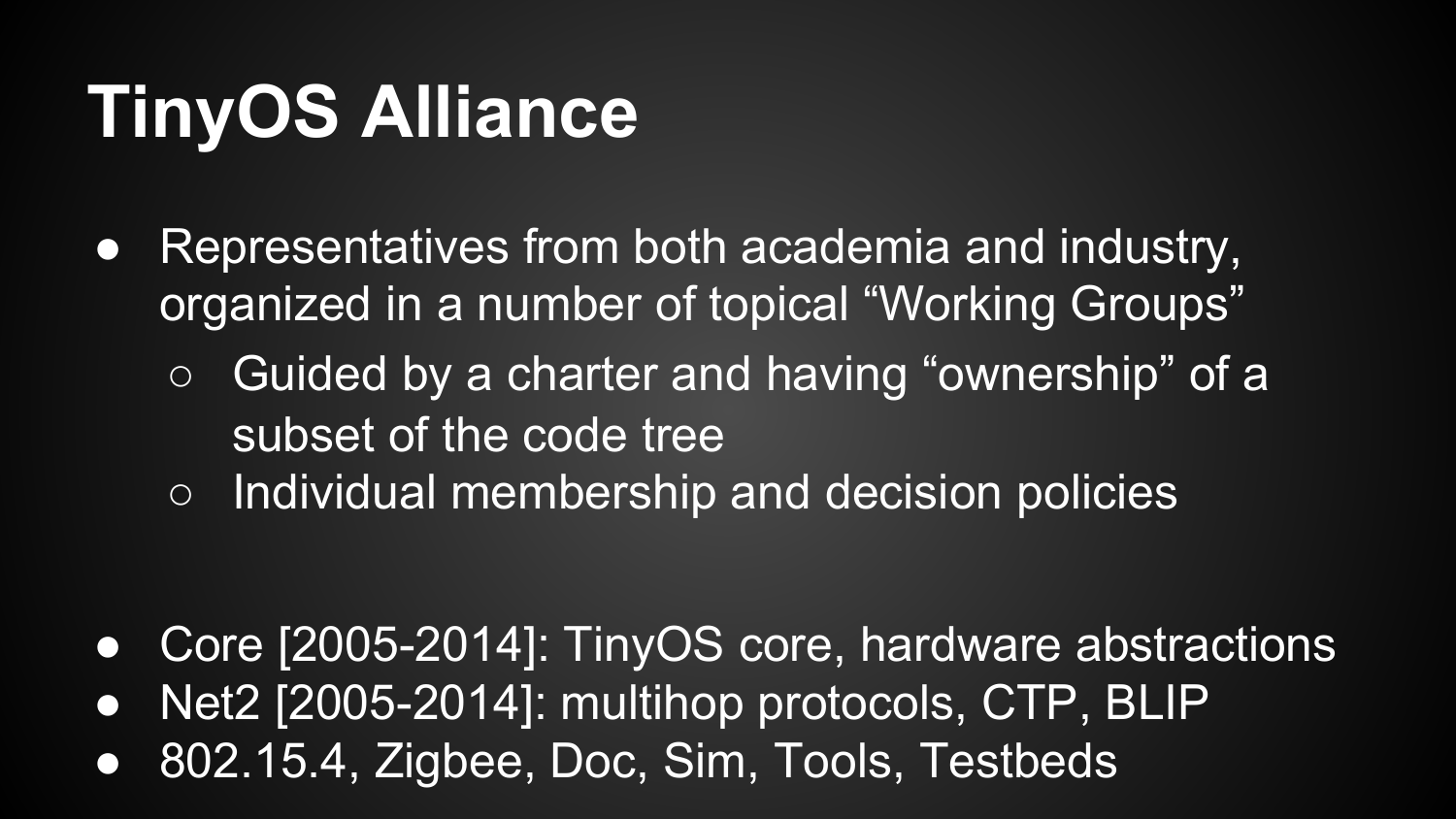## **TinyOS Development Process**

- Centered around proposing and finalizing *"TinyOS Enhancement Proposals (TEPs)"*
- Document core design principles, major abstractions and APIs
	- Best Current Practice TEPs
	- Documentary TEPs
	- Experimental and Informational TEPs
- Very valuable especially for new developers
	- Faster on-boarding
	- Higher-quality code aligned with core principles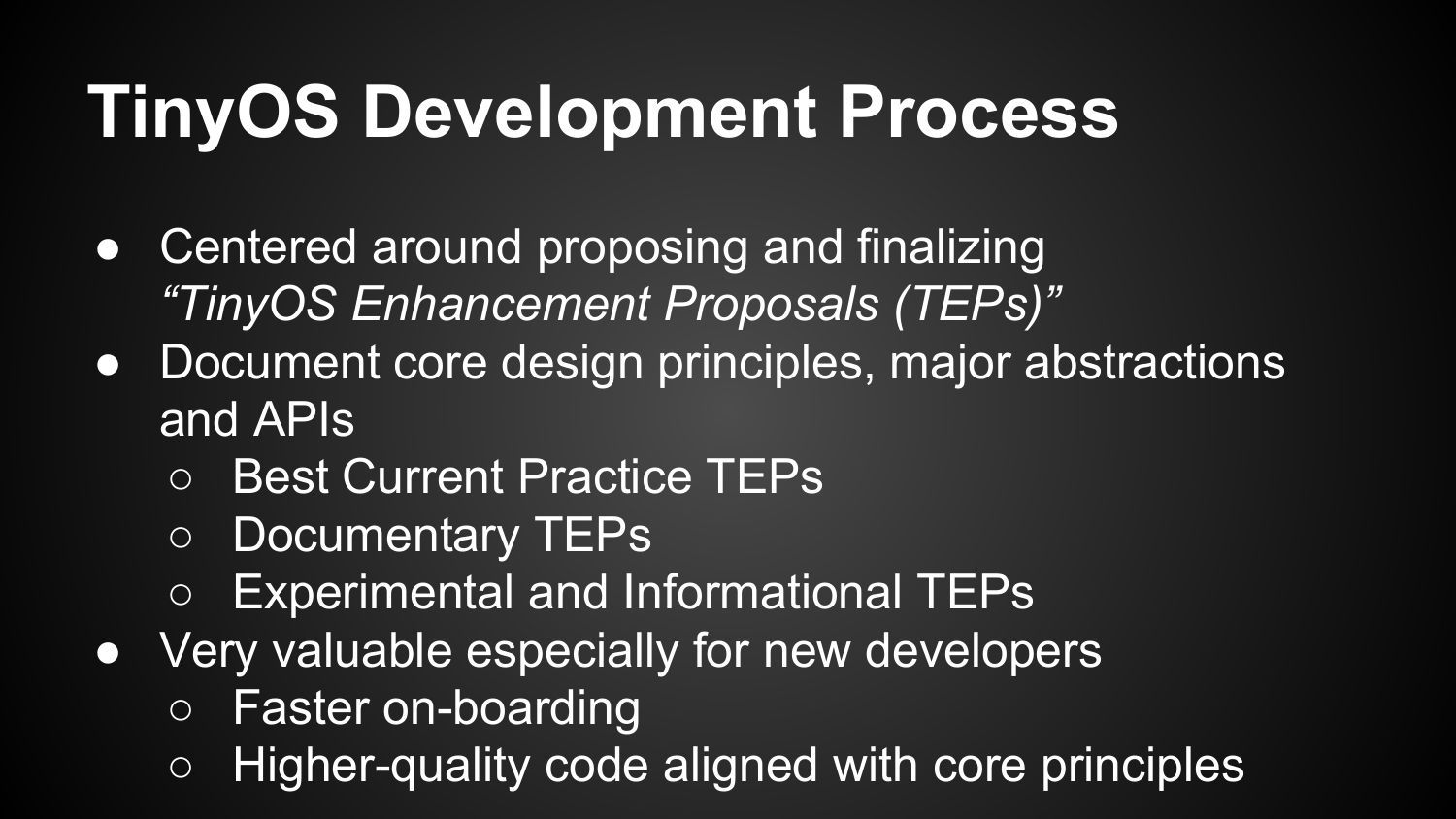### **TEP Examples**

#### ● BCP

- TEP2: Hardware Abstraction Architecture
- TEP3: Coding Standards
- ...
- Documentation
	- TEP101: Analog-to-Digital Converters (ADCs)
	- TEP102: Timers
	- TEP103: Permanent Data Storage (Flash)
	- TEP106: Schedulers and Tasks
	- TEP107: TinyOS 2.x Boot Sequence
	- TEP108: Resource Arbitration
	- TEP109: Sensors and Sensor Boards

○ ...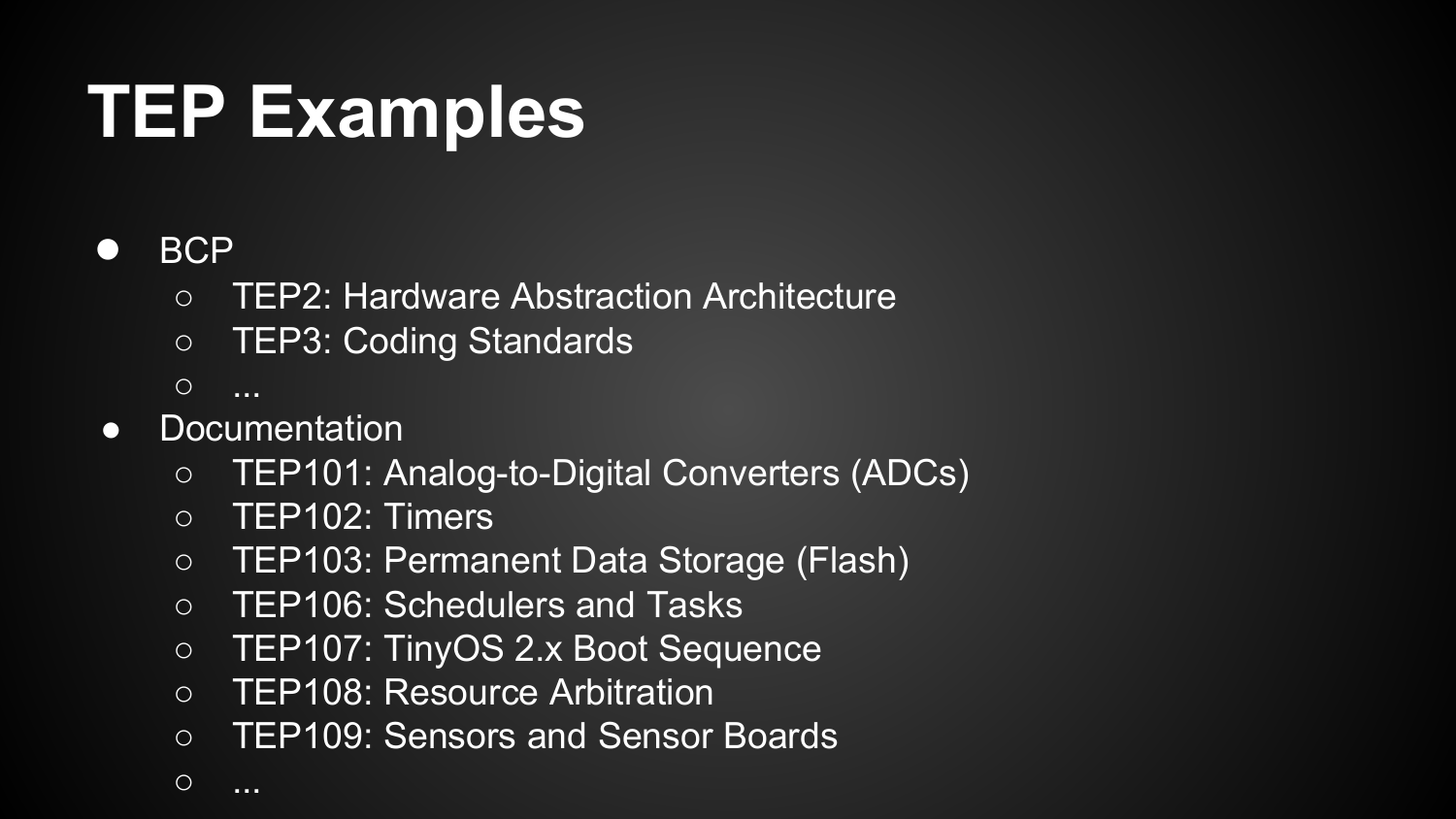### **Impact of Process**

**"good-enough is sometimes better than perfect"**

- TEP-centered development process focused on completeness, finding the "optimal" solution
	- Required a lot of iterations, long discussions
	- Many WGs (including core) pushing for consensus among all members before finalization
	- Results were "immutable" after finalization
- Slow speed and lack of agility were the price
	- Some TEPs needed years to be finalized
- Need for sponsoring WG deterred external contributions
- Incompatible with modern development processes
	- 2013 attempt was made to merge GitHub feature request issues management with the TEP process, without big success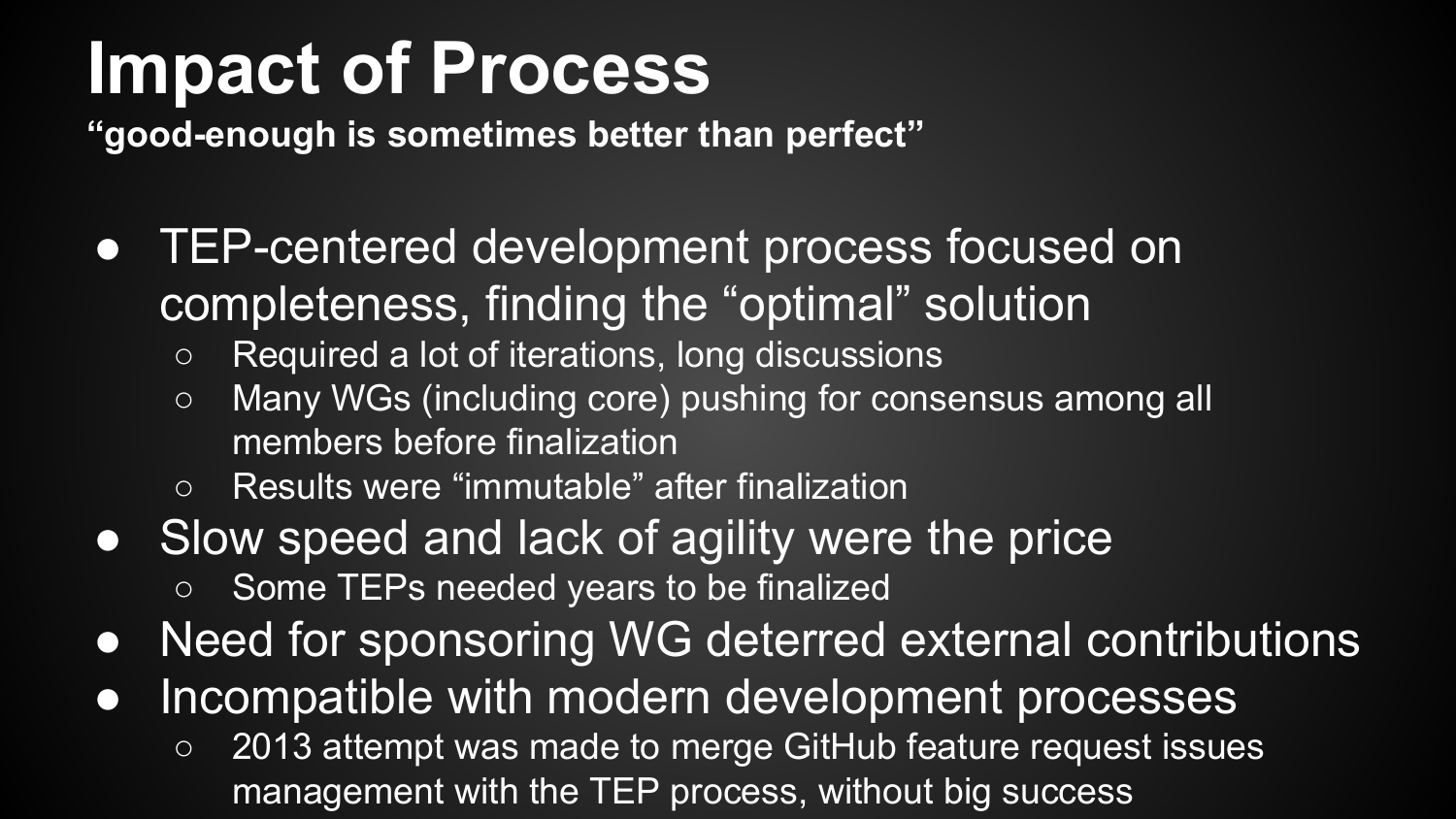### **Impact of Process**

**"faster is sometimes better than complete"**

- Very conservative and comprehensive release testing process
	- All testing apps were (re)tested on all platforms after each change post code freeze
	- Many test applications include multi-node protocol tests, not easily evaluated by classical continuous integration tools
	- Initial efforts by ETH and TUB to more closely integrate release process with testbeds did not get traction
- As a result, major releases roughly each two years
	- $\circ$  But HEAD on the development branch was kept almost as stable as a release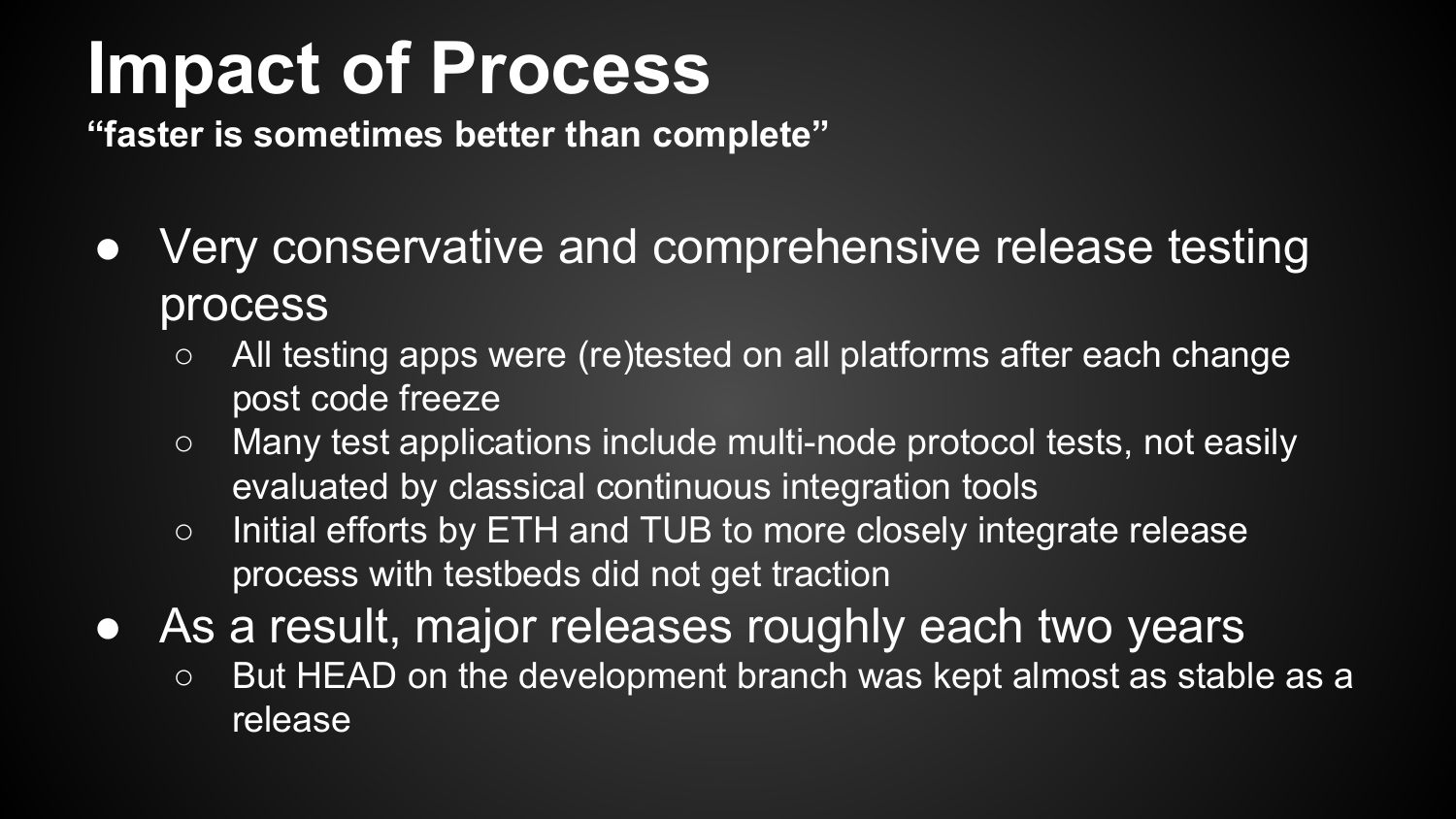### **Impact of Academia**

**"too much innovation can kill you"**

- Constant tension between innovating at levels relevant for research vs. the needs of the "average" user
- Constant tension between designing the OS towards flexibility vs. streamlined implementation of a single "standard" solution
	- E.g. protocol stack architecture (heaps vs. layered)
- Underestimating compounding effects on complexity when layering new concepts
	- Innovating concurrently on language and code organization, and OS architecture and abstractions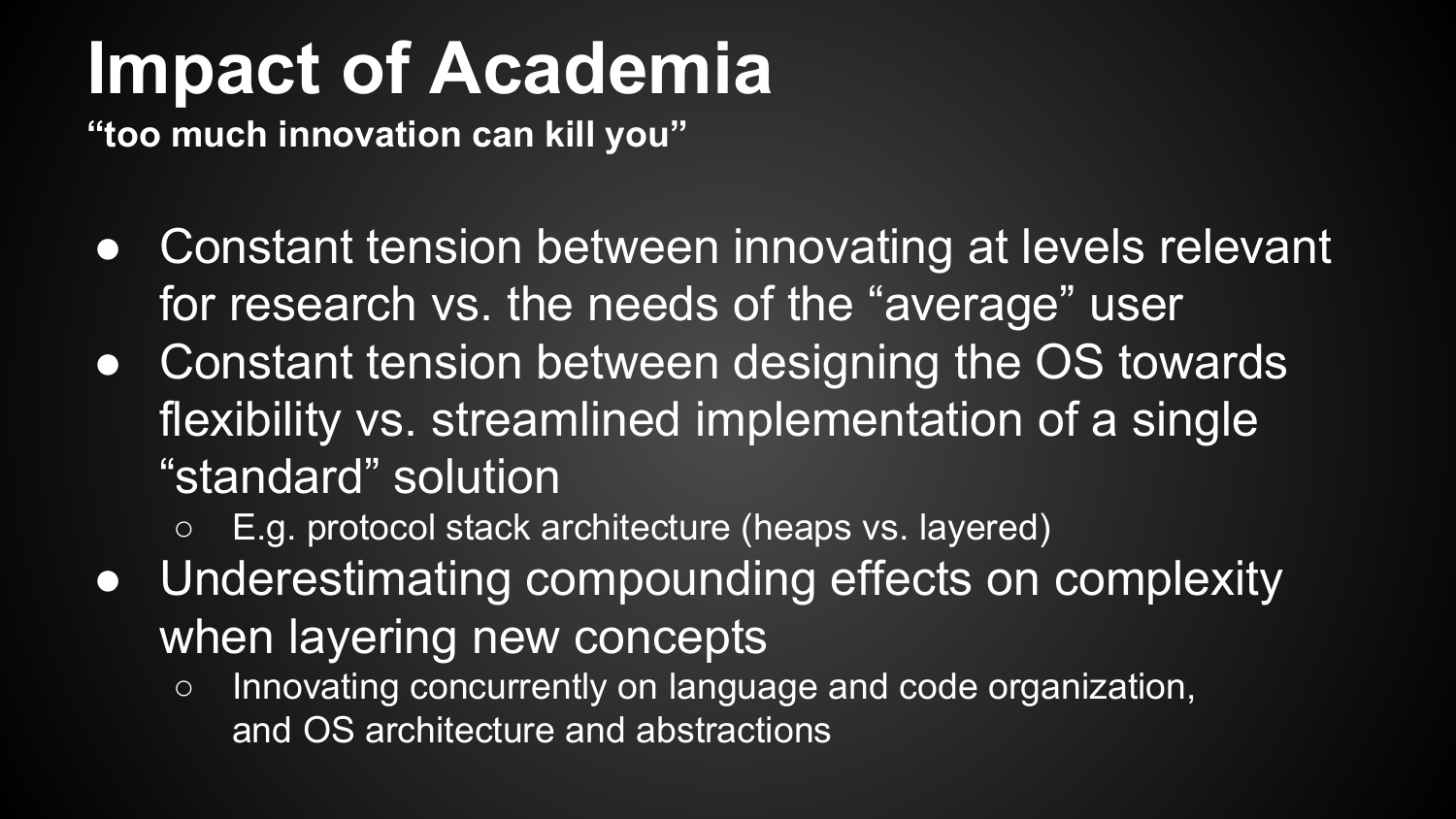### **Impact of Academia**

**"surviving the PhD student half-life"**

### • Lack of continuity in the developer community

- A lot of code in some ways related to research work
- Significant churn in developers as a result of students graduating, projects ending
- "Generation" changes are synchronized, minimizing "overlaps"

### • Lack of real incentive for producing highest quality code

- Code often missing the last 10-20% polishing that is needed to minimize bugs and facilitate long term maintenance
- E.g. BLIP leading to non-aligned memory access errors on specific 32 bit CPUs (NXP JN 516x) due to implicit assumptions of working on a 16-bit platform, etc.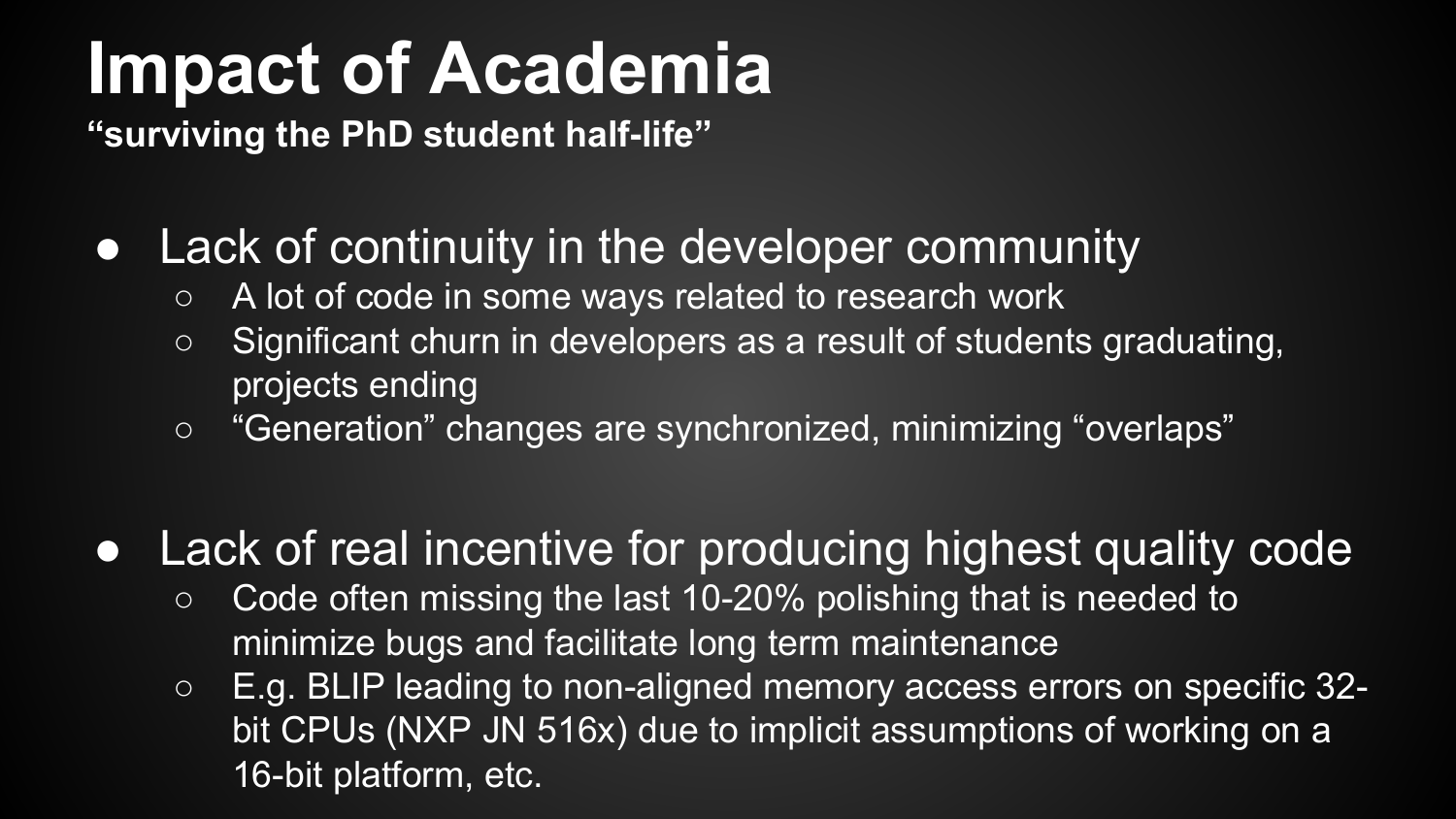## **Impact of Industry**

**"beware of companies bringing gifts"**

- TinyOS has benefited from close cooperation with many companies: Intel, Crossbow/Memsic, Moteiv/Sentila, ArchRock/Cisco, PeoplePower, Zolertia, etc.
	- Full-time, well-trained software engineers, resulting in high quality code contributions
- But interaction with industry can also be a liability and source of tensions in the community
	- $\circ$  Exposing the project to the business interests
	- Differing goals, stability vs. continuous innovation, leading to dissonance in design decisions
	- Can change focus, leave code unsupported, poach core developers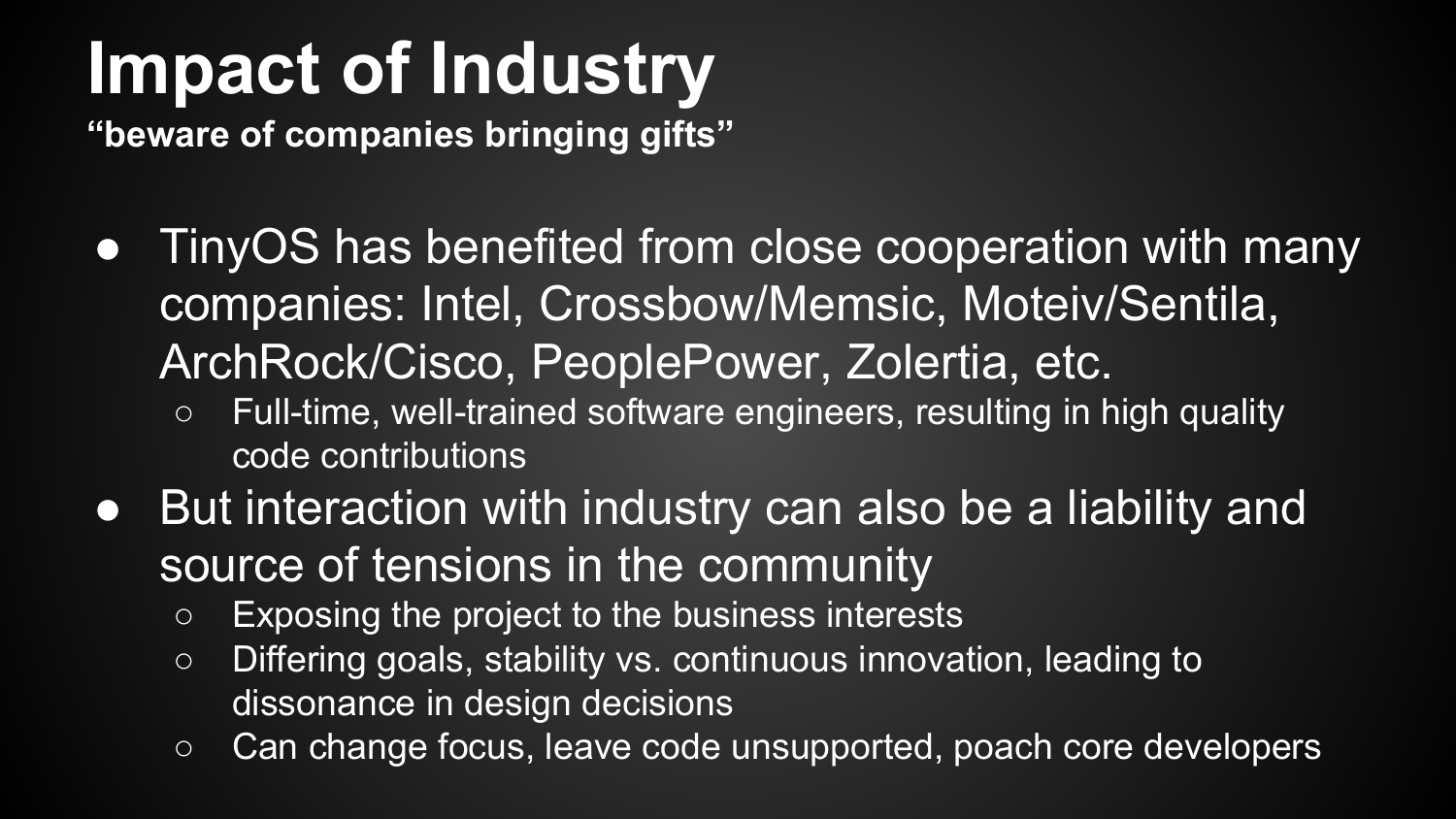## **Impact of Licensing**

**"liberal licenses are a double-edged sword"**

- All TinyOS core code is open sourced under a very liberal "modified BSD" license
	- $\circ$  It reduces the barriers in the development process among many diverse entities (including academia and industry) and is especially suited to the nature of the project (OS component library)
- However, it also has important shortcomings and has caused major tensions in the TinyOS community
	- Not being able to fully track "dark" usage of TinyOS code in industrial products
	- Companies forking TinyOS and innovating into external projects
		- Motiv: Boomerang [Apache License]
		- PeoplePower: OSHAN